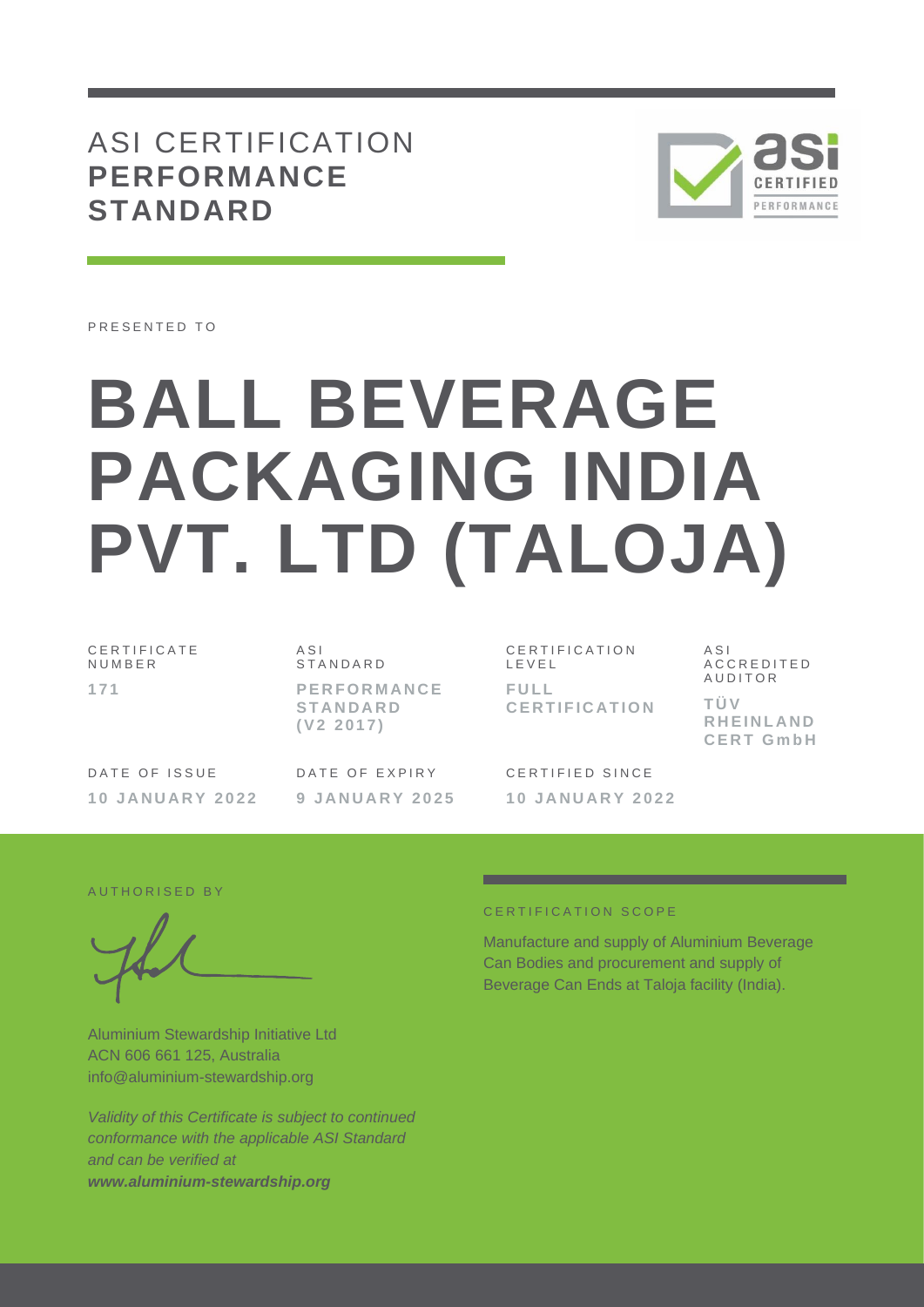# SUMMARY AUDIT REPORT **PERFORMANCE STANDARD**

### **OVERVIEW**

| MEMBER NAME                         | <b>Ball Corporation</b>                                                                                                                                                                                                                        |
|-------------------------------------|------------------------------------------------------------------------------------------------------------------------------------------------------------------------------------------------------------------------------------------------|
| ENTITY NAME                         | Ball Beverage Packaging India Pvt. Ltd (Taloja)                                                                                                                                                                                                |
| CERTIFICATION<br>SCOPE              | Manufacture and supply of Aluminium Beverage Can Bodies and<br>procurement and supply of Beverage Can Ends at Taloja facility (India).                                                                                                         |
| SUPPLY CHAIN<br><b>ACTIVITIES</b>   | Material Conversion (Production and Transformation)                                                                                                                                                                                            |
| ASI STANDARD                        | Performance Standard V2                                                                                                                                                                                                                        |
| AUDIT TYPE                          | <b>Initial Certification Audit</b>                                                                                                                                                                                                             |
| AUDIT FIRM                          | <b>TÜV Rheinland Cert GmbH</b>                                                                                                                                                                                                                 |
| AUDIT DATE                          | 12 July - 16 July 2021                                                                                                                                                                                                                         |
| AUDIT REPORT<br>SUBMISSION          | 21 December 2021                                                                                                                                                                                                                               |
| <b>AUDIT SCOPE</b>                  | The audit scope includes the manufacture and supply of Aluminium<br>Beverage Can Bodies and procurement and supply of Beverage Can Ends<br>at Taloja facility (India).                                                                         |
|                                     | The Supply Chain Activities included in the audit scope:                                                                                                                                                                                       |
|                                     | Material Conversion (Production and Transformation)                                                                                                                                                                                            |
|                                     | All relevant Criteria in the ASI Performance Standard were included in the<br>Audit Scope.                                                                                                                                                     |
| AUDIT<br>OUICOME                    | Certification                                                                                                                                                                                                                                  |
| AUDIT<br>METHODOLOGY<br>DECLARATION | The Auditors confirm that:<br>The information provided by the Entity is true and accurate to the best<br>M<br>knowledge of the Auditor(s) preparing this report.<br>The findings are based on verified Objective Evidence relevant to the<br>M |
|                                     | time period for the Audit, traceable and unambiguous.                                                                                                                                                                                          |

and the control of the control of the control of the control of the control of the control of the control of the control of the control of the control of the control of the control of the control of the control of the cont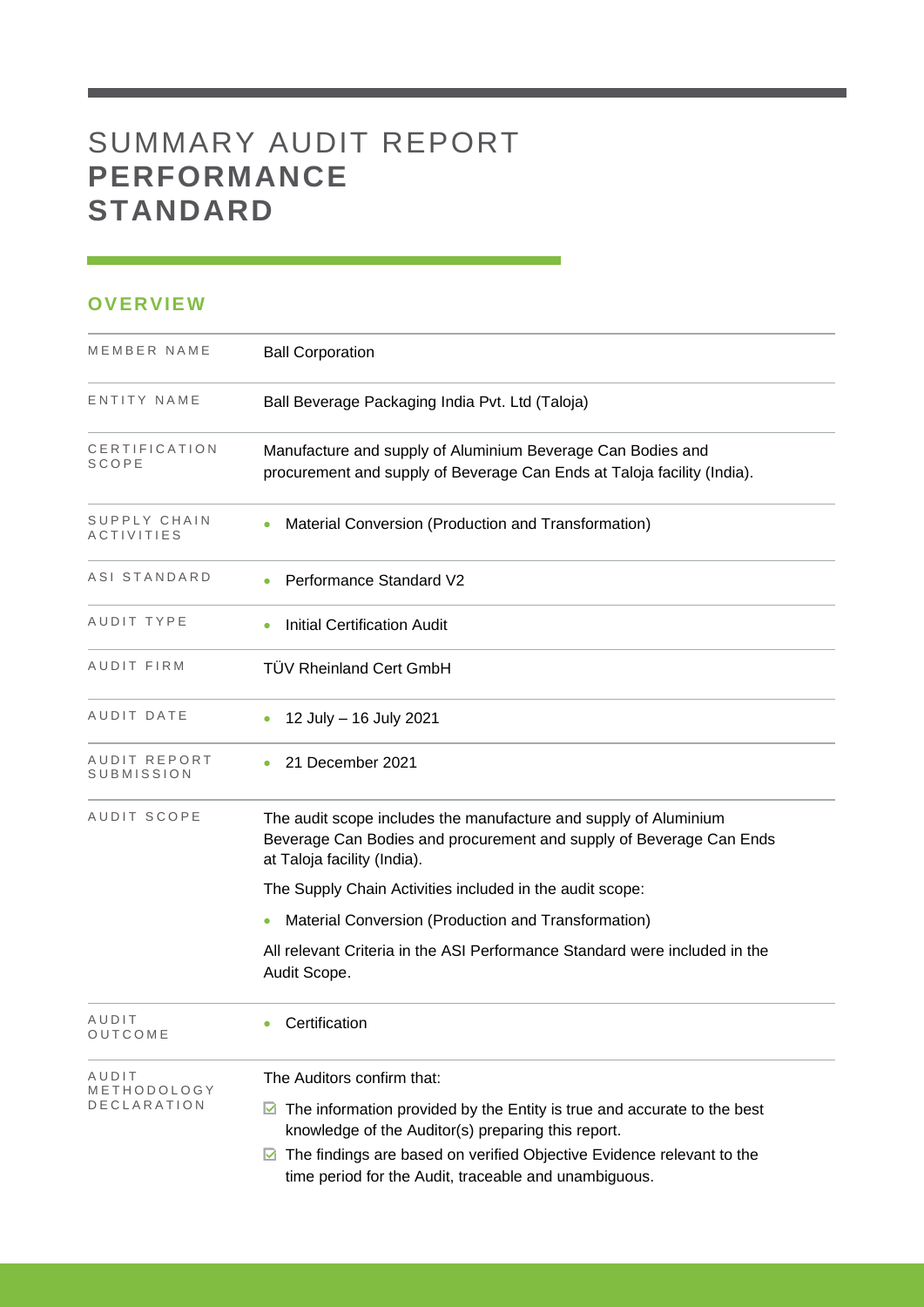|                                | The Audit Scope and audit methodology are sufficient to establish<br>M<br>confidence that the findings are indicative of the performance of the<br>Entity's defined Certification Scope. |
|--------------------------------|------------------------------------------------------------------------------------------------------------------------------------------------------------------------------------------|
|                                | $\triangleright$ The Auditor(s) have acted in a manner deemed ethical, truthful, accurate<br>professional, independent and objective.                                                    |
| <b>CERTIFICATION</b><br>PERIOD | 10 January 2022 – 9 January 2025                                                                                                                                                         |
| NEXT AUDIT<br>TYPE             | Surveillance Audit                                                                                                                                                                       |
| NEXT AUDIT<br>DUE DATE         | 9 January 2023                                                                                                                                                                           |
| CERTIFICATE<br>NUMBER          | 171                                                                                                                                                                                      |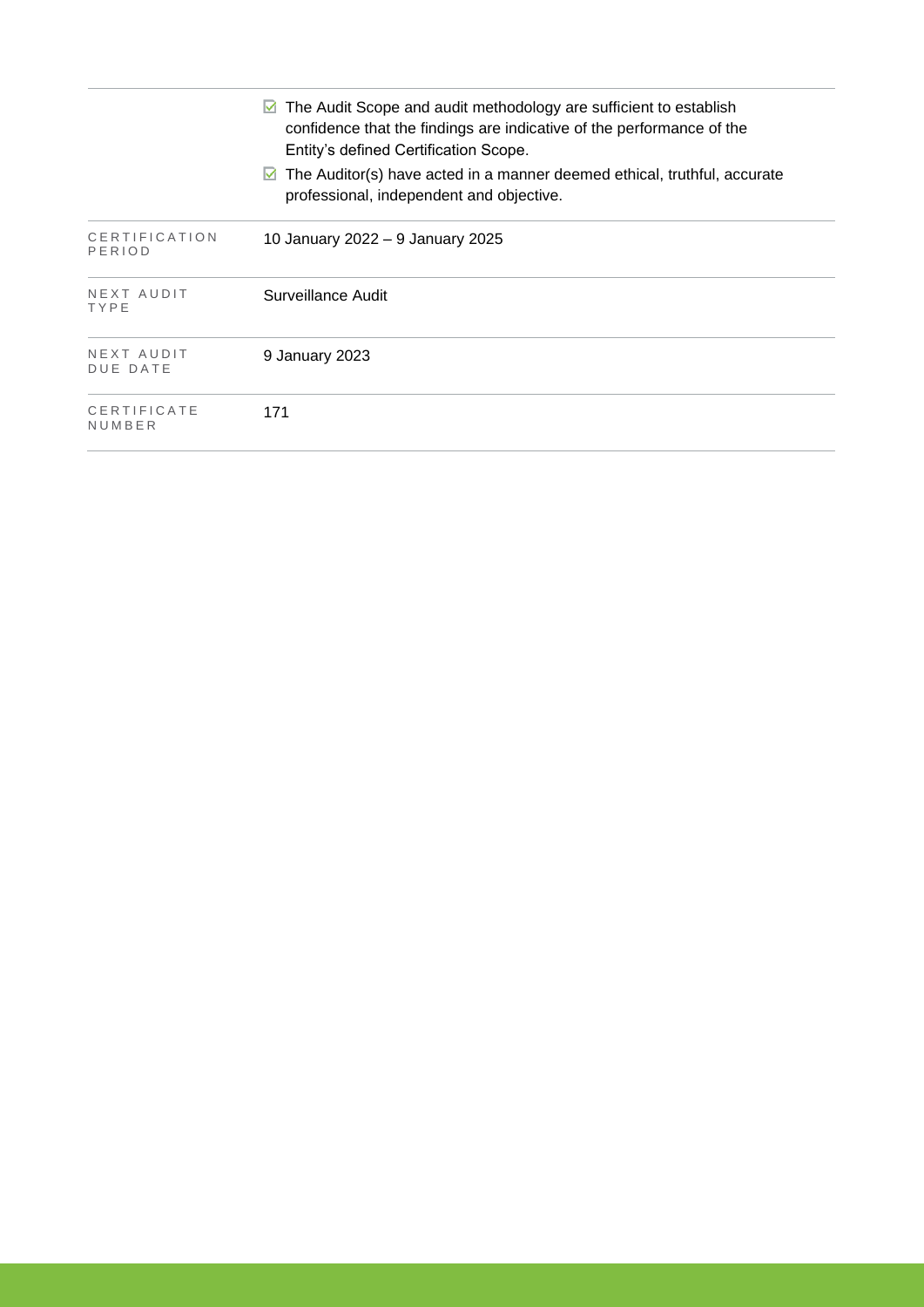## **SUMMARY OF FINDINGS**

| <b>CRITERION</b>                                                                 | <b>RATING</b> | COMMENT                                                                                                                                                                                                                                                                  |  |
|----------------------------------------------------------------------------------|---------------|--------------------------------------------------------------------------------------------------------------------------------------------------------------------------------------------------------------------------------------------------------------------------|--|
| PRINCIPLE 1 BUSINESS INTEGRITY                                                   |               |                                                                                                                                                                                                                                                                          |  |
| 1.1 Legal Compliance                                                             | Conformance   | The Entity has identified and complies with all<br>applicable legal requirements.                                                                                                                                                                                        |  |
| 1.2 Anti-Corruption                                                              | Conformance   | The Entity has a defined Business Ethics Code of<br>Conduct which covers Anti-Corruption topics.<br>https://www.ball.com/our-company/code-of-conduct                                                                                                                     |  |
| 1.3 Code of Conduct                                                              | Conformance   | The Entity has a defined Business Ethics Code of<br>Conduct.<br>https://www.ball.com/our-company/code-of-conduct                                                                                                                                                         |  |
| PRINCIPLE 2 POLICY & MANAGEMENT                                                  |               |                                                                                                                                                                                                                                                                          |  |
| 2.1a Environmental, Social, and<br>Governance Policy (implement and<br>maintain) | Conformance   | The Entity has developed Policies and integrated<br>them in an integrated Management Manual.                                                                                                                                                                             |  |
| 2.1b Environmental, Social, and<br>Governance Policy (senior<br>management)      | Conformance   | The responsible management personnel have been<br>designated at both a plant and regional level. These<br>personnel provide the required resources and<br>periodically review the Policies.                                                                              |  |
| 2.1c Environmental, Social, and<br>Governance Policy<br>(communication)          | Conformance   | The Policies are communicated both internally to<br>employees and externally on demand of interested<br>parties. Abstracts of Policies are also available on<br>the corporate website:<br>https://www.ball.com/sustainability/our-<br>approach/sustainability-governance |  |
| 2.2 Leadership                                                                   | Conformance   | The Entity senior management has provided a<br>written commitment, which is reflected through the<br>signing of Policies, implementation status and<br>resource availability.                                                                                            |  |
| 2.3a Environmental and Social<br><b>Management Systems</b><br>(environmental)    | Conformance   | The Entity has implemented a management system<br>which is ISO 14001:2015 certified (valid until 12<br>January 2024). The Entity has also implemented a<br>basic Social Management System and underwent<br>periodical social audits (for example: SMETA-4<br>Pillar).    |  |
| 2.3b Environmental and Social<br>Management Systems (social)                     | Conformance   | The Entity has implemented a basic Social<br>Management System and underwent social audits,<br>(for example: SMETA-4 Pillar). The last audit was<br>undertaken in December 2020.                                                                                         |  |
| 2.4 Responsible Sourcing                                                         | Conformance   | The "Supplier Guiding Principle" has been approved<br>by senior management and been communicated to<br>suppliers for their commitment . The Entity has a                                                                                                                 |  |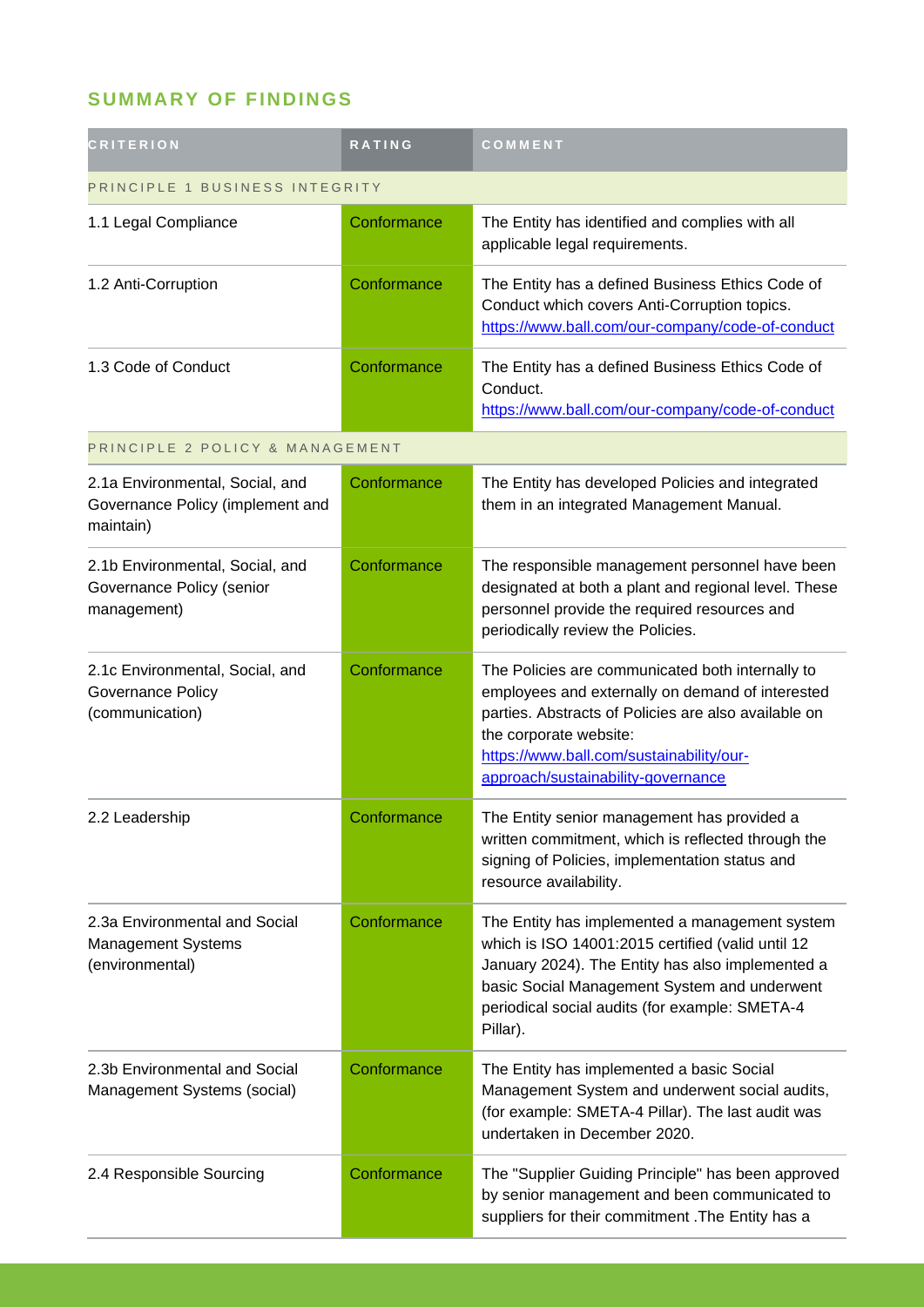| <b>CRITERION</b>                                                          | <b>RATING</b>  | COMMENT                                                                                                                                                                                                                                                                                                |
|---------------------------------------------------------------------------|----------------|--------------------------------------------------------------------------------------------------------------------------------------------------------------------------------------------------------------------------------------------------------------------------------------------------------|
|                                                                           |                | Responsible Sourcing Policy and commitment valid<br>until 2030 which is available on their website:<br>https://www.ball.com/sustainability/product-<br>stewardship                                                                                                                                     |
| 2.5 Impact Assessments                                                    | Conformance    | There is a practice for impact evaluation called AFE:<br>(Authorization For Expenditure) - a global internal<br>system/process which includes impacts on<br>sustainability performance. It was verified that new<br>projects followed this practice.                                                   |
| 2.6 Emergency Response Plan                                               | Conformance    | The Entity has developed a site specific Emergency<br>Response Plan which includes an emergency<br>organization structure for office hours as well as after<br>office hours and covers all possible emergency<br>scenarios.                                                                            |
| 2.7 Mergers and Acquisitions                                              | Conformance    | The Entity has developed Standard Operating<br>Procedures (SOP's) for Merger and Acquisition<br>activities to review environmental, social and<br>governance issues in the Due Diligence process for<br>Mergers and Acquisitions.                                                                      |
| 2.8 Closure, Decommissioning and<br><b>Divestment</b>                     | Conformance    | The Entity has developed SOPs for environmental,<br>social and governance issues in the planning<br>process for closure, decommissioning and<br>divestment.                                                                                                                                            |
| PRINCIPLE 3 TRANSPARENCY                                                  |                |                                                                                                                                                                                                                                                                                                        |
| 3.1 Sustainability Reporting                                              | Conformance    | The Entity discloses its sustainability performance<br>via Ball Corporation's global Sustainability Report,<br>which has been prepared in accordance with the<br>Global Reporting Initiative (GRI) reporting guidelines:<br>https://www.ball.com/sustainability/sustainability-<br>reporting/downloads |
| 3.2 Non-compliance and liabilities                                        | Conformance    | There have been no Non-Compliance or liabilities<br>reported. There is provision to disclose any Non-<br>Compliance through periodic disclosures made to<br>Government authorities.                                                                                                                    |
| 3.3a Payments to governments<br>(legal and contractual)                   | Conformance    | The Entity makes payments to governments only<br>for applicable taxes e.g. Goods and Services Tax<br>(GST) in India on a legal/contractual basis.                                                                                                                                                      |
| 3.3b Payments to governments<br>(disclosure - bauxite mining)             | Not Applicable | This Criterion is not applicable to the Entity's<br>Certification Scope.                                                                                                                                                                                                                               |
| 3.4 Stakeholder complaints,<br>grievances and requests for<br>information | Conformance    | The Entity has developed on plant level and in line<br>with Global system/processes, "Raise your                                                                                                                                                                                                       |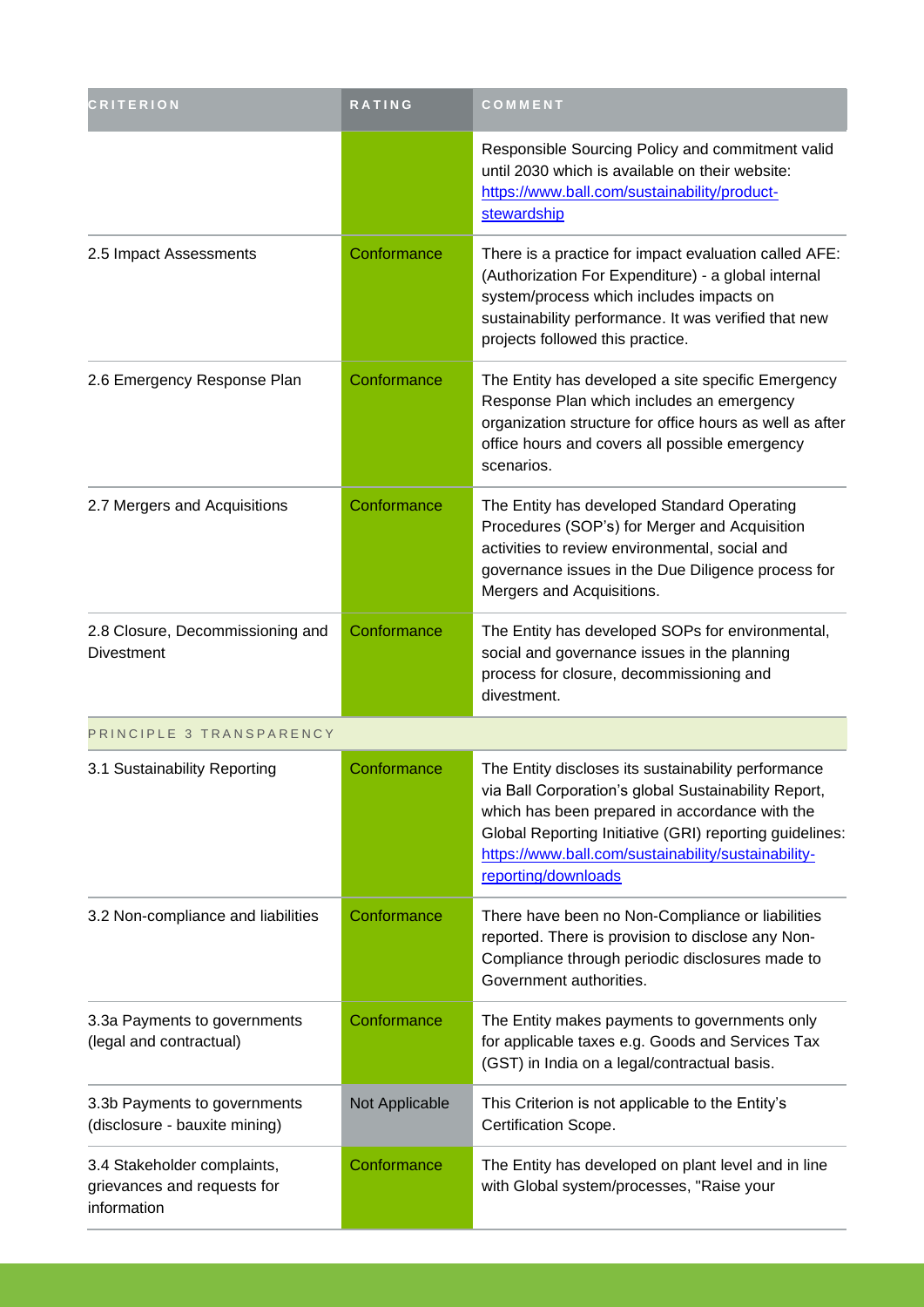| <b>CRITERION</b>                                                            | <b>RATING</b> | COMMENT                                                                                                                                                                                                                                                                                                                           |
|-----------------------------------------------------------------------------|---------------|-----------------------------------------------------------------------------------------------------------------------------------------------------------------------------------------------------------------------------------------------------------------------------------------------------------------------------------|
|                                                                             |               | concern":<br>www.ballcompliancehotline.com<br>A toll free telephone hotline has also been<br>established for India. The Compliance Alliance<br>Brochure is displayed within the plant area,<br>indicating the toll free number with name and photo<br>of India's responsible person.                                              |
| PRINCIPLE 4 MATERIAL STEWARDSHIP                                            |               |                                                                                                                                                                                                                                                                                                                                   |
| 4.1a Environmental Life Cycle<br>Assessment (life cycle impacts)            | Conformance   | The Entity has evaluated life cycle impacts of its<br>product which are available at:<br>https://www.ball.com/sustainability/real-<br>circularity/life-cycle-analysis                                                                                                                                                             |
| 4.1b Environmental Life Cycle<br>Assessment (cradle to gate)                | Conformance   | The Ball Corporation uses an "Instant LCA tool"<br>across its global subsidiaries to undertake Life Cycle<br>Assessments, which follow a cradle-to-gate<br>approach.                                                                                                                                                              |
| 4.1c Environmental Life Cycle<br>Assessment (public<br>communication)       | Conformance   | The Entity discloses LCA study-related information in<br>its sustainability reporting for external stakeholders:<br>https://www.ball.com/sustainability/real-<br>circularity/life-cycle-analysis                                                                                                                                  |
| 4.2 Product design                                                          | Conformance   | The Entity has taken a leadership approach to<br>product stewardship in its product design. Based on<br>the Life Cycle Analysis studies, the focus of this<br>analysis is on reducing the weight of the cans, which<br>heavily affects their carbon footprint, and on<br>redesigning coatings to reduce substances of<br>concern. |
| 4.3a Aluminium Process Scrap<br>(targets)                                   | Conformance   | The Entity has area/process-based plant spoilage<br>targets with the aim to reduce Aluminium Process<br>Scrap. The printed and unprinted Plant Scrap is<br>separated. 100% of the scrap generated within the<br>plant is sent back to the metal supplier.                                                                         |
| 4.3b Aluminium Process Scrap<br>(alloy separation)                          | Conformance   | The Aluminium Process Scrap is collected as bright<br>can and decorated (i.e. printed), compressed (i.e.<br>bailed) and returned back to the metal manufacturer.                                                                                                                                                                  |
| 4.4a Collection and recycling of<br>products at end-of-life (strategy)      | Conformance   | The Entity has developed a recycling strategy and<br>works with various stakeholders to improve collection<br>and recycling of Used Beverage Cans (UBC).                                                                                                                                                                          |
| 4.4b Collection and recycling of<br>products at end-of-life<br>(engagement) | Conformance   | The Entity is undertaking advocacy dialog with<br>government regarding Used Beverage Cans (UBC).<br>The Entity is engaged with an external collection<br>agency to support collection and recycling of<br>aluminium cans.                                                                                                         |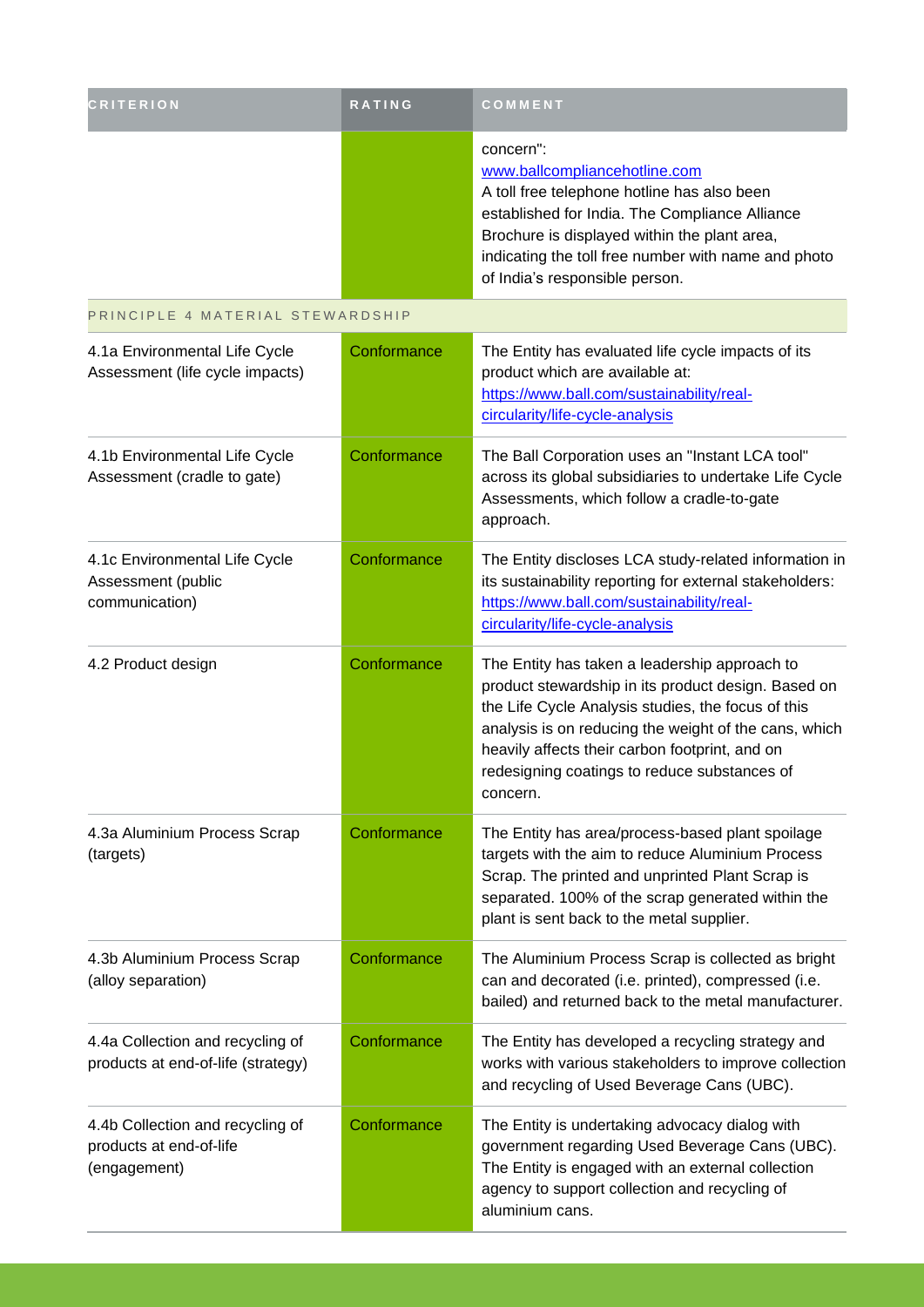| <b>CRITERION</b>                                                        | RATING         | COMMENT                                                                                                                                                                                                                                                                                                                                                                    |  |
|-------------------------------------------------------------------------|----------------|----------------------------------------------------------------------------------------------------------------------------------------------------------------------------------------------------------------------------------------------------------------------------------------------------------------------------------------------------------------------------|--|
| PRINCIPLE 5 GREENHOUSE GAS EMISSIONS                                    |                |                                                                                                                                                                                                                                                                                                                                                                            |  |
| 5.1 Disclosure of GHG emissions<br>and energy use                       | Conformance    | The Entity has calculated its GHG emissions<br>(Scope 1,2 and 3) at a corporate level, which is<br>publicly disclosed at:<br>https://www.ball.com/data-center                                                                                                                                                                                                              |  |
| 5.2 GHG emissions reductions                                            | Conformance    | The target is a global level target and the Entity has<br>provided additional information in the statement.<br>"Ball Corporation has developed a plan to achieve<br>its target of 55% reduction in GHG emissions by<br>2030. This 1.5°C target has been approved by the<br>Science Based Target Initiative."<br>https://www.ball.com/sustainability/climate-<br>leadership |  |
| 5.3a Aluminium Smelting<br>(management system)                          | Not Applicable | This Criterion is not applicable to the Entity's<br>Certification Scope.                                                                                                                                                                                                                                                                                                   |  |
| 5.3b Aluminium Smelting (up to<br>and including 2020)                   | Not Applicable | This Criterion is not applicable to the Entity's<br>Certification Scope.                                                                                                                                                                                                                                                                                                   |  |
| 5.3c Aluminium Smelting (after<br>2020)                                 | Not Applicable | This Criterion is not applicable to the Entity's<br>Certification Scope.                                                                                                                                                                                                                                                                                                   |  |
| PRINCIPLE 6 EMISSIONS, EFFLUENTS AND WASTE                              |                |                                                                                                                                                                                                                                                                                                                                                                            |  |
| 6.1 Emissions to Air                                                    | Conformance    | The Entity has a procedure for ambient air<br>monitoring, which is conducted on monthly basis by<br>an approved external agency. The results were<br>found within permissible limits.                                                                                                                                                                                      |  |
| 6.2 Discharges to Water                                                 | Conformance    | The Entity measures Waste Water generation and<br>its treated quantities. The process Waste Water is<br>collected and treated using the Effluent Treatment<br>Plant (ETP). The ETP outlet discharges after pre-<br>treatment, to the common ETP via closed pipelines,<br>which is operated by the industrial park authority<br>(MIDC).                                     |  |
| 6.3a Assessment and Management<br>of Spills and Leakage<br>(assessment) | Conformance    | The Entity has conducted a risk assessment for<br>Spills and Leakage and has implemented actions to<br>prevent Spills and Leakage.                                                                                                                                                                                                                                         |  |
| 6.3b Assessment and Management<br>of Spills and Leakage<br>(management) | Conformance    | The Entity has implemented a procedure to<br>manage any Spills and Leakage, as well as<br>external communication.                                                                                                                                                                                                                                                          |  |
| 6.4a Reporting of Spills (immediate<br>disclosure)                      | Conformance    | The Entity has procedures in place to disclose to<br>affected parties details of any significant Spills.<br>There have been no Spills and Leakage reported<br>over the past 3 years.                                                                                                                                                                                       |  |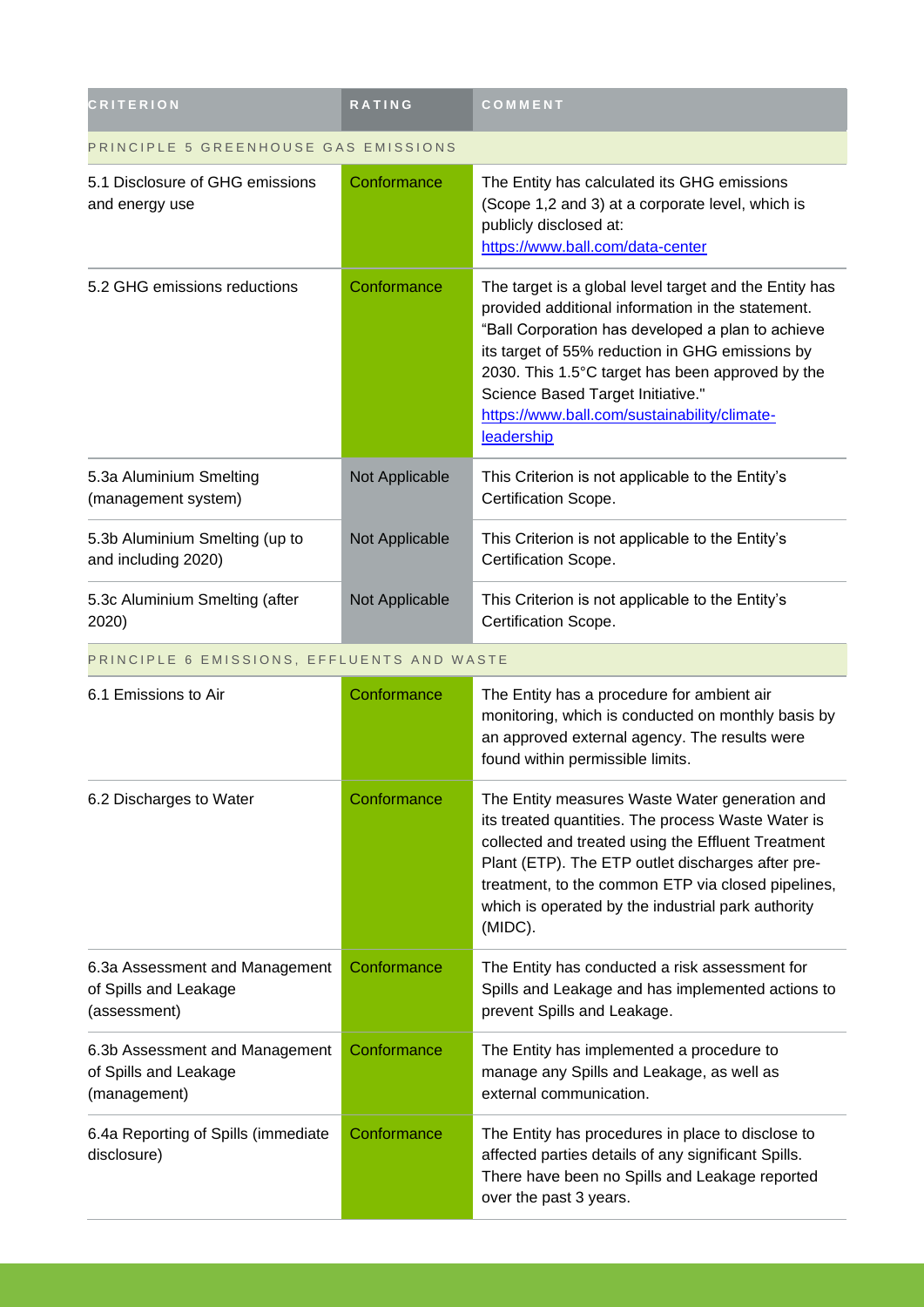| <b>CRITERION</b>                                          | <b>RATING</b>  | COMMENT                                                                                                                                                                                                                                                                                                                                                                                                                                                                                                                                                                                                                                         |
|-----------------------------------------------------------|----------------|-------------------------------------------------------------------------------------------------------------------------------------------------------------------------------------------------------------------------------------------------------------------------------------------------------------------------------------------------------------------------------------------------------------------------------------------------------------------------------------------------------------------------------------------------------------------------------------------------------------------------------------------------|
| 6.4b Reporting of Spills (regular<br>reporting)           | Conformance    | The Entity discloses information about Spills and<br>Leakage on an annual basis to government<br>authorities as part of the "Environment Statement",<br>as well as in the Corporate Sustainability Report.<br>The Entity has procedures in place to disclose to<br>affected parties details of any significant Spills.                                                                                                                                                                                                                                                                                                                          |
| 6.5a Waste management and<br>reporting (strategy)         | Conformance    | The Entity has developed a procedure for waste<br>management describing its waste management<br>strategy including waste minimisation. The<br>reporting on generated waste and waste disposal is<br>done in accordance with local laws.                                                                                                                                                                                                                                                                                                                                                                                                         |
| 6.5b Waste management and<br>reporting (disclosure)       | Conformance    | The reporting of generated waste and waste<br>disposal is undertaken on an annual basis and in<br>accordance with local laws, and addressed in the<br><b>Corporate Sustainability Report:</b><br>https://www.ball.com/sustainability/sustainability-<br>reporting<br>The Entity has unit level data which is aggregated<br>as global data. As per statutory requirements, the<br>public disclosure is undertaken via a mandated<br>display board at the entrance of the facility. In<br>addition, this information is annually reported to<br>Government authorities and madeaccessible on<br>demand to any stakeholders or interested parties. |
| 6.6a Bauxite Residue (storage<br>construction)            | Not Applicable | This Criterion is not applicable to the Entity's<br>Certification Scope.                                                                                                                                                                                                                                                                                                                                                                                                                                                                                                                                                                        |
| 6.6b Bauxite Residue (integrity<br>checks and controls)   | Not Applicable | This Criterion is not applicable to the Entity's<br>Certification Scope.                                                                                                                                                                                                                                                                                                                                                                                                                                                                                                                                                                        |
| 6.6c Bauxite Residue (water<br>discharge)                 | Not Applicable | This Criterion is not applicable to the Entity's<br>Certification Scope.                                                                                                                                                                                                                                                                                                                                                                                                                                                                                                                                                                        |
| 6.6d Bauxite Residue (marine and<br>aquatic environments) | Not Applicable | This Criterion is not applicable to the Entity's<br>Certification Scope.                                                                                                                                                                                                                                                                                                                                                                                                                                                                                                                                                                        |
| 6.6e Bauxite Residue (start of the<br>art technologies)   | Not Applicable | This Criterion is not applicable to the Entity's<br>Certification Scope.                                                                                                                                                                                                                                                                                                                                                                                                                                                                                                                                                                        |
| 6.6f Bauxite Residue (remediation)                        | Not Applicable | This Criterion is not applicable to the Entity's<br>Certification Scope.                                                                                                                                                                                                                                                                                                                                                                                                                                                                                                                                                                        |
| 6.7a Spent Pot Lining (SPL)<br>(storage and management)   | Not Applicable | This Criterion is not applicable to the Entity's<br>Certification Scope.                                                                                                                                                                                                                                                                                                                                                                                                                                                                                                                                                                        |
| 6.7b Spent Pot Lining (SPL)<br>(recovery and recycling)   | Not Applicable | This Criterion is not applicable to the Entity's<br>Certification Scope.                                                                                                                                                                                                                                                                                                                                                                                                                                                                                                                                                                        |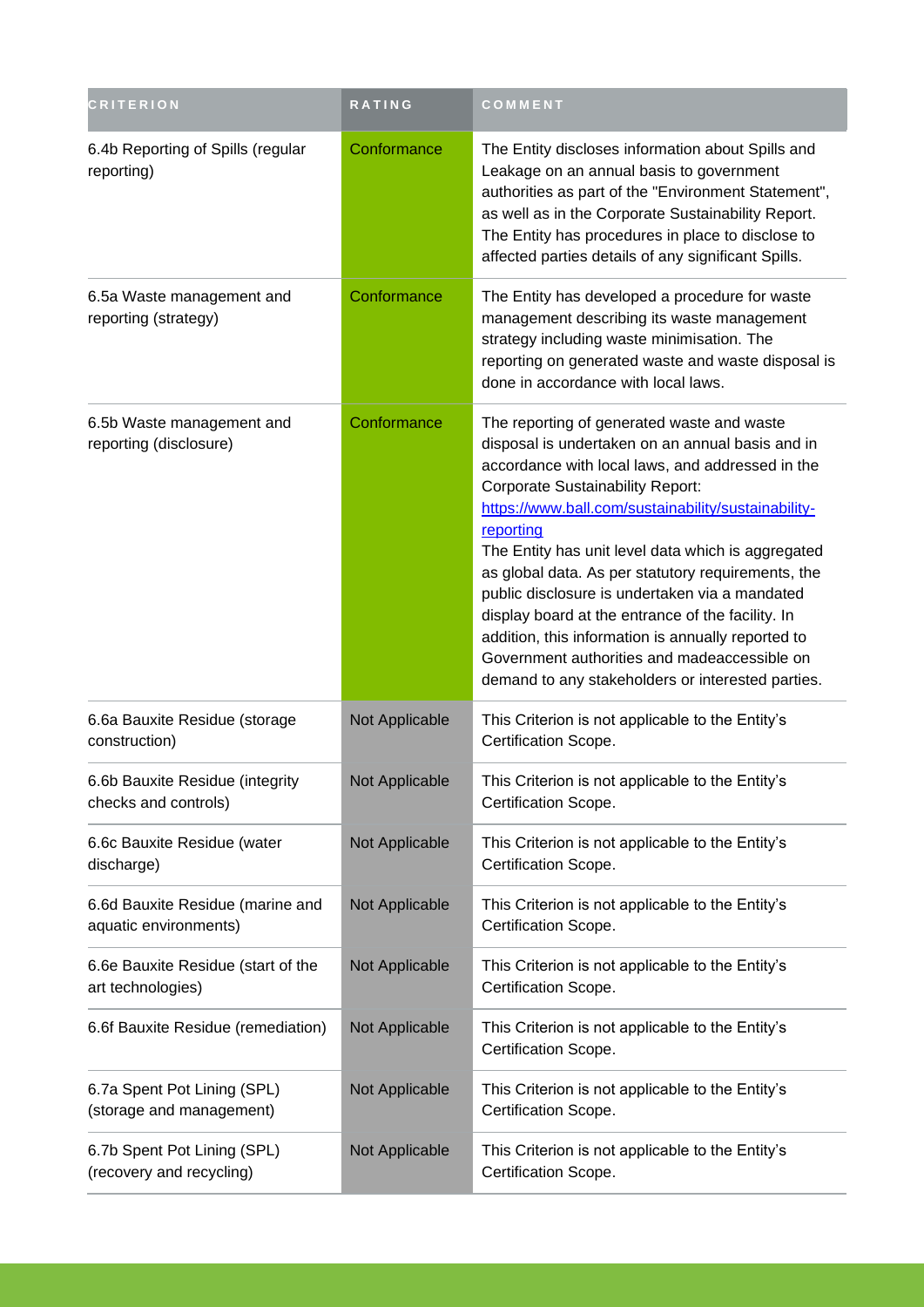| <b>CRITERION</b>                                                 | RATING         | COMMENT                                                                                                                                                                                                                                                                                                                                                                                                                                                                               |
|------------------------------------------------------------------|----------------|---------------------------------------------------------------------------------------------------------------------------------------------------------------------------------------------------------------------------------------------------------------------------------------------------------------------------------------------------------------------------------------------------------------------------------------------------------------------------------------|
| 6.7c Spent Pot Lining (SPL)<br>(Untreated SPL)                   | Not Applicable | This Criterion is not applicable to the Entity's<br>Certification Scope.                                                                                                                                                                                                                                                                                                                                                                                                              |
| 6.7d Spent Pot Lining (SPL)<br>(review of alternatives)          | Not Applicable | This Criterion is not applicable to the Entity's<br>Certification Scope.                                                                                                                                                                                                                                                                                                                                                                                                              |
| 6.7e Spent Pot Lining (SPL)<br>(marine and aquatic environments) | Not Applicable | This Criterion is not applicable to the Entity's<br>Certification Scope.                                                                                                                                                                                                                                                                                                                                                                                                              |
| 6.8a Dross (recovery)                                            | Not Applicable | This Criterion is not applicable to the Entity's<br>Certification Scope.                                                                                                                                                                                                                                                                                                                                                                                                              |
| 6.8b Dross (recycling)                                           | Not Applicable | This Criterion is not applicable to the Entity's<br>Certification Scope.                                                                                                                                                                                                                                                                                                                                                                                                              |
| 6.8c Dross (review of alternatives)                              | Not Applicable | This Criterion is not applicable to the Entity's<br>Certification Scope.                                                                                                                                                                                                                                                                                                                                                                                                              |
| PRINCIPLE 7 WATER STEWARDSHIP                                    |                |                                                                                                                                                                                                                                                                                                                                                                                                                                                                                       |
| 7.1a Water assessment (mapping)                                  | Conformance    | A water risk assessment has been undertaken<br>through a process/flow line diagram and<br>identification of quantities. The Entity receives<br>100% water intake from MIDC (industrial park<br>authority). There is no bore well or ground water<br>extraction.                                                                                                                                                                                                                       |
| 7.1b Water assessment (risk<br>assessment)                       | Conformance    | The Entity has conducted a water related risk<br>assessment as part of its Environmental Risk<br>Assessment, and in response, mitigation plans<br>have been implemented.                                                                                                                                                                                                                                                                                                              |
| 7.2a Water management<br>(management plans)                      | Conformance    | The Entity has implemented time bound plans to<br>reduce water consumption, which is measured in<br>terms of per thousand Cans manufactured in<br>aggregated manner.                                                                                                                                                                                                                                                                                                                  |
| 7.2b Water management<br>(monitoring)                            | Conformance    | The water metering is implemented to measure<br>water intake, outlet and major process consumption<br>data as well as periodic progress review of water<br>management plans.                                                                                                                                                                                                                                                                                                          |
| 7.3 Disclosure of water usage and<br>risks                       | Conformance    | There are water-specific strategic plans<br>documented to mitigate water related risk. It is<br>disclosed in the Sustainability Report:<br>https://www.ball.com/sustainability/reporting-<br>hub/sustainability-reports<br>The Company has unit level data which is<br>aggregated as global data. As per statutory<br>requirements, the public disclosure is undertaken<br>via a mandated display board at the entrance of the<br>facility. In addition, this information is annually |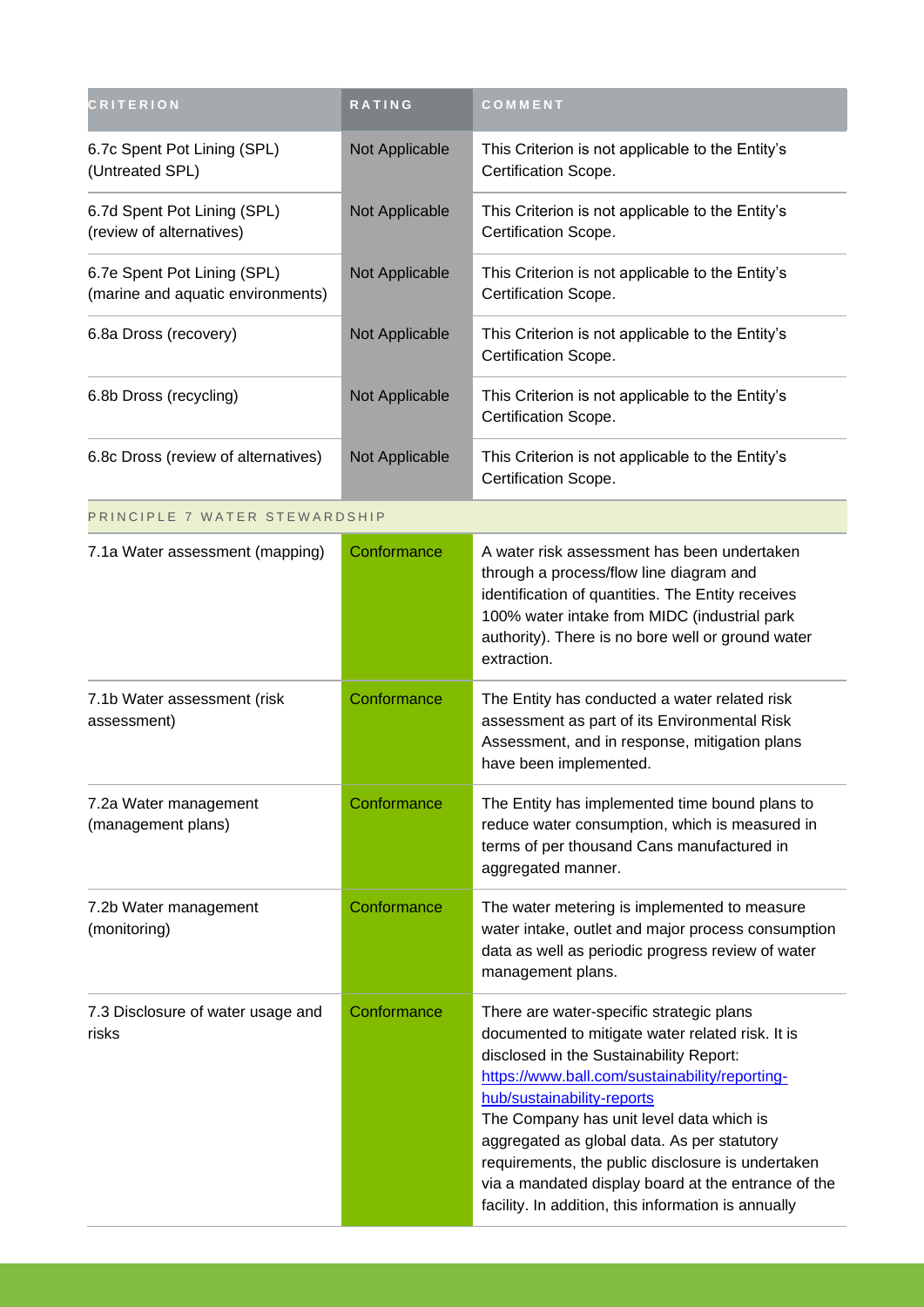| <b>CRITERION</b>                                                                          | RATING         | COMMENT                                                                                                                                                                                                                                                              |  |
|-------------------------------------------------------------------------------------------|----------------|----------------------------------------------------------------------------------------------------------------------------------------------------------------------------------------------------------------------------------------------------------------------|--|
|                                                                                           |                | reported to Government authorities, which is<br>accessible on demand to any stakeholder or<br>interested party.                                                                                                                                                      |  |
| PRINCIPLE 8 BIODIVERSITY                                                                  |                |                                                                                                                                                                                                                                                                      |  |
| 8.1 Biodiversity assessment                                                               | Conformance    | A Biodiversity risk assessment has been<br>undertaken using a checklist. The Impact Overview<br>considers how the Entity's activities are not<br>negatively affecting biodiversity factors, along with<br>mitigation measures.                                       |  |
| 8.2a Biodiversity management<br>(biodiversity action plans)                               | Conformance    | A Biodiversity Action Plan has been developed<br>based on the outcome of the Biodiversity Risk<br>Assessment                                                                                                                                                         |  |
| 8.2b Biodiversity management<br>(consultation and mitigation<br>hierarchy)                | Conformance    | A Biodiversity Plan has been developed following<br>stakeholder consultation and as per Mitigation<br>Hierarchy. There is no material risk from the Entity's<br>operation and no harm to the biodiversity in the<br>area, based on the Biodiversity Risk Assessment. |  |
| 8.2c Biodiversity management<br>(reporting)                                               | Conformance    | Biodiversity performance is communicated to<br>stakeholders through both an annual environmental<br>statement to Government and sustainability<br>reporting at a corporate level:<br>https://www.ball.com/sustainability/reporting-<br>hub/sustainability-reports    |  |
| 8.3 Alien Species                                                                         | Conformance    | The risk assessment was undertaken for Alien<br>Species. All wooden pallets are heat treated and<br>labelled as per ISPM-15.                                                                                                                                         |  |
| 8.4a Commitment to "No Go" in<br>World Heritage properties<br>(exploration and new mines) | Not Applicable | This Criterion is not applicable to the Entity's<br>Certification Scope.                                                                                                                                                                                             |  |
| 8.4b Commitment to "No Go" in<br>World Heritage properties (existing<br>operations)       | Not Applicable | This Criterion is not applicable to the Entity's<br>Certification Scope.                                                                                                                                                                                             |  |
| 8.5a Mine rehabilitation (best<br>available techniques)                                   | Not Applicable | This Criterion is not applicable to the Entity's<br>Certification Scope.                                                                                                                                                                                             |  |
| 8.5b Mine rehabilitation (financial<br>provisions)                                        | Not Applicable | This Criterion is not applicable to the Entity's<br>Certification Scope.                                                                                                                                                                                             |  |
| PRINCIPLE 9 HUMAN RIGHTS                                                                  |                |                                                                                                                                                                                                                                                                      |  |
| 9.1a Human Rights Due Diligence<br>(policy)                                               | Conformance    | The Entity has established a Human Rights Policy,<br>confirming commitment towards national and<br>international Human Rights Law, covering                                                                                                                          |  |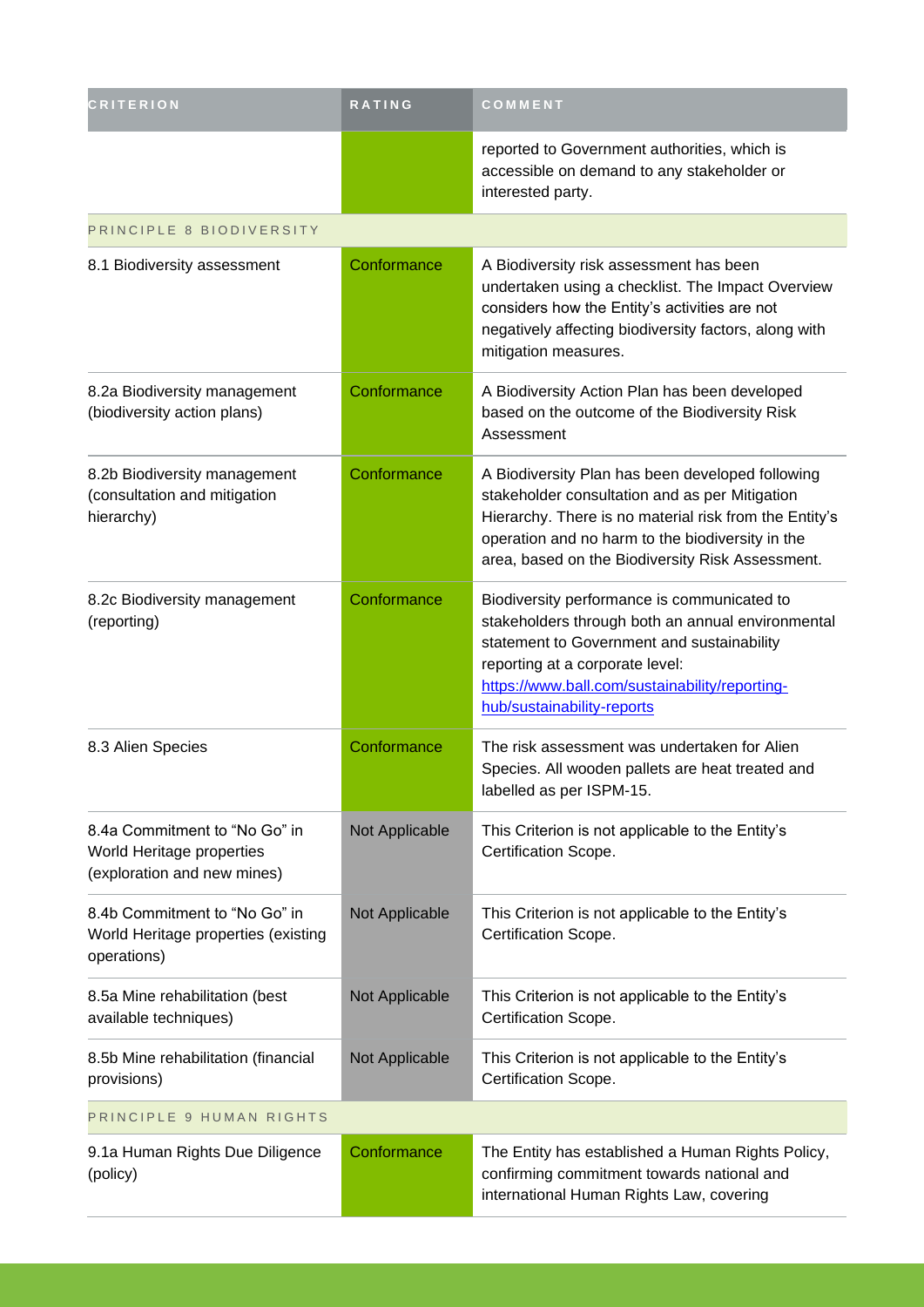| <b>CRITERION</b>                                 | RATING         | COMMENT                                                                                                                                                                                                                                                                                                                                                                                               |
|--------------------------------------------------|----------------|-------------------------------------------------------------------------------------------------------------------------------------------------------------------------------------------------------------------------------------------------------------------------------------------------------------------------------------------------------------------------------------------------------|
|                                                  |                | Employees, Business Partners and Local<br>Communities:<br>https://www.ball.com/getmedia/51aba6db-ecd1-<br>48dd-9be1-63cd9a9f850a/Human-Rights-GP-03-<br>012-003.pdf                                                                                                                                                                                                                                   |
| 9.1b Human Rights Due Diligence<br>(process)     | Conformance    | The Entity has undertaken a Human Rights risk<br>assessment explaining its Due-Diligence measures<br>taken to identify, prevent, evaluate and mitigate<br>actual and potential Human Rights risks.                                                                                                                                                                                                    |
| 9.1c Human Rights Due Diligence<br>(remediation) | Conformance    | The Entity has developed a Human Rights risk<br>assessment and remediation measures, which<br>states that in case the Entity identifies as having<br>caused or contributed to adverse Human Rights<br>impacts, it shall provide for or cooperate in their<br>remediation through legitimate processes:<br>https://www.ball.com/sustainability/social-<br>impact/talent-development/human-rights       |
| 9.2 Women's Rights                               | Conformance    | Women's Rights are defined in the employee Code<br>of Conduct, as well as the Policy on prevention of<br>sexual harassment of Women at workplace as per<br>Indian legal requirements. Periodical meetings have<br>been conducted. The management is currently<br>working on improving diversity and the Entity has<br>targets to have 20% of Women employees by 2025,<br>in line with global targets. |
| 9.3 Indigenous Peoples                           | Not Applicable | This Criterion does not apply, as there are no<br>Indigenous People present in the Entity's Area of<br>Influence.                                                                                                                                                                                                                                                                                     |
| 9.4 Free, Prior, and Informed<br>Consent (FPIC)  | Not Applicable | This Criterion does not apply, as there are no<br>Indigenous People present in the Entity's Area of<br>Influence.                                                                                                                                                                                                                                                                                     |
| 9.5 Cultural and sacred heritage                 | Not Applicable | This Criterion does not apply, as there are no<br>sacred or cultural heritage sites and values within<br>the Entity's Area of Influence.                                                                                                                                                                                                                                                              |
| 9.6a Resettlements (avoid or<br>minimise)        | Not Applicable | This Criterion does not apply, as there is no<br>resettlements being considered or taking place<br>since the set-up of the Entity and/or since becoming<br>an ASI Member.                                                                                                                                                                                                                             |
| 9.6b Resettlements (where<br>unavoidable)        | Not Applicable | This Criterion does not apply, as there is no<br>resettlements being considered or taking place<br>since the set-up of the Entity and/or since becoming<br>an ASI Member.                                                                                                                                                                                                                             |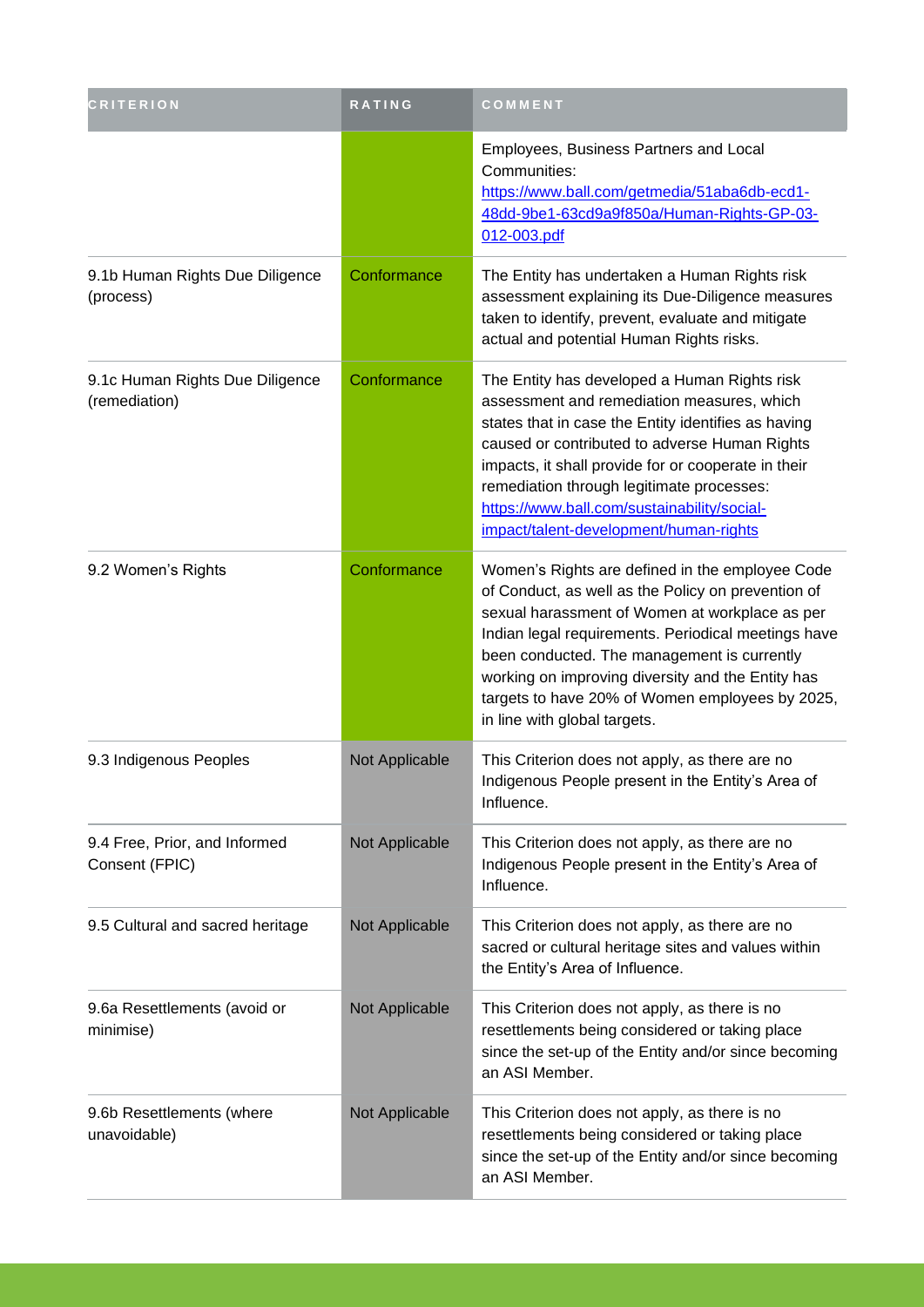| <b>CRITERION</b>                                                                                      | RATING      | COMMENT                                                                                                                                                                                                                                                                                                                                                                                                                                                                                                                                                                                                                         |  |
|-------------------------------------------------------------------------------------------------------|-------------|---------------------------------------------------------------------------------------------------------------------------------------------------------------------------------------------------------------------------------------------------------------------------------------------------------------------------------------------------------------------------------------------------------------------------------------------------------------------------------------------------------------------------------------------------------------------------------------------------------------------------------|--|
| 9.7a Local Communities (rights and<br>interests)                                                      | Conformance | The Entity respects the rights and interests of Local<br>Communities and assessed its impact on Local<br>Communities in its Human Rights Due Diligence<br>assessment.                                                                                                                                                                                                                                                                                                                                                                                                                                                           |  |
| 9.7b Local Communities (impacts)                                                                      | Conformance | The Entity has assessed the impact of its business<br>activities on the Local Community as part of its<br>Human Rights risk assessment under Criterion 9.1.<br>No negative impacts on local communities were<br>identified. The Entity has taken adequate steps<br>such as employment and other associated services<br>like canteen, transportation etc. for the Local<br>Community, thus positively impacting their lives.                                                                                                                                                                                                     |  |
| 9.7c Local Communities<br>(livelihoods)                                                               | Conformance | The Entity respects the rights and interests of Local<br>Communities and assessed its impact on the Local<br>Community in its Human Rights Due Diligence<br>assessment. The Entity has taken adequate steps<br>such as employment and other associated services<br>like canteen, transportation etc. for the Local<br>Community, thus positively impacting their lives<br>through providing livelihood opportunities. In<br>addition, the Entity has carried out various social<br>activities under its CSR initiatives, e.g. the concept<br>of 'Community Ambassador', where employees are<br>encouraged to do voluntary work. |  |
| 9.8 Conflict-Affected and High-Risk<br>Areas                                                          | Conformance | The Entity evaluated the value chain of its products<br>and identified where adverse Human Rights<br>impacts from Conflict Minerals may occur. The<br>Entity as part of its onboarding requirements,<br>required that its suppliers sign an additional<br>certification document regarding Conflict Minerals.<br>The Ball's Conflict Minerals Report (2020) is<br>available at:<br>https://www.ball.com/getattachment/82f1e762-<br>7739-44d3-939c-ee8160d20f16/Ball-2021-Conflict-<br>Minerals-Report.pdf                                                                                                                       |  |
| 9.9 Security practice                                                                                 | Conformance | The Entity's Human Rights Policy stipulates<br>adopting proportionate security arrangements. The<br>Entity ensures that the provision of security is<br>consistent with the laws of the relevant country and<br>relevant international standards and guidelines.                                                                                                                                                                                                                                                                                                                                                                |  |
| PRINCIPLE 10 LABOUR RIGHTS                                                                            |             |                                                                                                                                                                                                                                                                                                                                                                                                                                                                                                                                                                                                                                 |  |
| 10.1a Freedom of Association and<br><b>Right to Collective Bargaining</b><br>(freedom of association) | Conformance | The Entity has developed a Policy on Human<br>Rights, which also covers commitment to respect<br>Freedom of Association in line with national and<br>international laws.                                                                                                                                                                                                                                                                                                                                                                                                                                                        |  |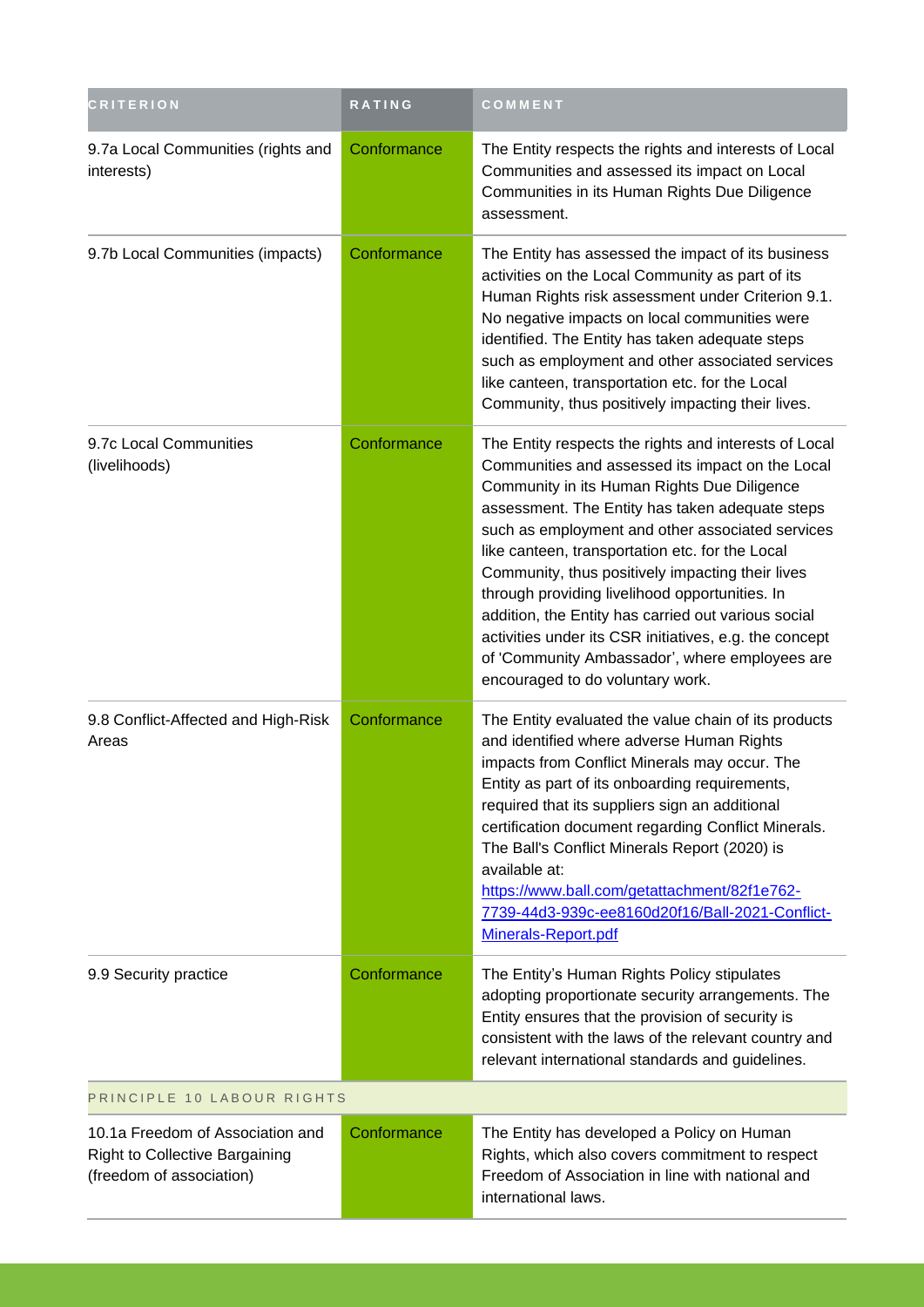| <b>CRITERION</b>                                                                                     | RATING         | COMMENT                                                                                                                                                                                                                                                                                                                                                                                                                                                      |
|------------------------------------------------------------------------------------------------------|----------------|--------------------------------------------------------------------------------------------------------------------------------------------------------------------------------------------------------------------------------------------------------------------------------------------------------------------------------------------------------------------------------------------------------------------------------------------------------------|
| 10.1b Freedom of Association and<br><b>Right to Collective Bargaining</b><br>(collective bargaining) | Conformance    | The Entity has developed a Policy on Human<br>Rights, which also covers commitment to respect<br>Rights to Collective Bargaining in line with national<br>and international laws.                                                                                                                                                                                                                                                                            |
| 10.1c Freedom of Association and<br><b>Right to Collective Bargaining</b><br>(alternative means)     | Not Applicable | This Criterion is not applicable as Indian Law does<br>not restrict the rights to Freedom of Association and<br>Collective Bargaining, so there is no need for<br>alternative means of association for Workers.                                                                                                                                                                                                                                              |
| 10.2a Child Labour (minimum age)                                                                     | Conformance    | The Child Labour Policy has been developed. The<br>minimum hiring age is 18 years. During Worker<br>interviews and review of personnel/employment<br>records and facility visit, there was no evidence of<br>Child Labour at the Entity.                                                                                                                                                                                                                     |
| 10.2b Child Labour (hazardous)                                                                       | Conformance    | The Entity has a zero tolerance Policy on Child<br>Labour. The Child Labour Policy has been<br>developed which neither use nor support the use of<br>Child Labour in Hazardous work areas. The Entity<br>continues to be vigilant through global Policies and<br>programs, complemented by regular audits within<br>the supply chain.                                                                                                                        |
| 10.2c Child Labour (worst forms)                                                                     | Conformance    | The Entity has a zero tolerance Policy on Child<br>Labour. The Child Labour Policy has been<br>developed which neither use nor support Worst<br>Forms of Child Labour.                                                                                                                                                                                                                                                                                       |
| 10.3a Forced Labour (human<br>trafficking)                                                           | Conformance    | The Entity has a zero tolerance Policy on Child<br>Labour. The Child Labour Policy has been<br>developed which neither uses nor supports Forced<br>Labour. The Entity does not engage in, or support<br>Human Trafficking either directly or through any<br>employment or recruitment agencies. The<br>recruitment is managed by the Human Resources<br>department:<br>https://www.ball.com/sustainability/social-<br>impact/talent-development/human-rights |
| 10.3b Forced Labour (deposits,<br>fees, advances)                                                    | Conformance    | The Entity has a zero tolerance Policy for the use of<br>Forced Labour. The Entity neither engages in, nor<br>supports the use of Forced Labour and demand<br>any deposits from its employees:<br>https://www.ball.com/sustainability/social-<br>impact/talent-development/human-rights                                                                                                                                                                      |
| 10.3c Forced Labour (migrant<br>workers)                                                             | Conformance    | The Entity has a zero tolerance Policy for the use of<br>Forced Labour. The Entity neither engages in, nor<br>supports the use of Forced Labour or Migrant                                                                                                                                                                                                                                                                                                   |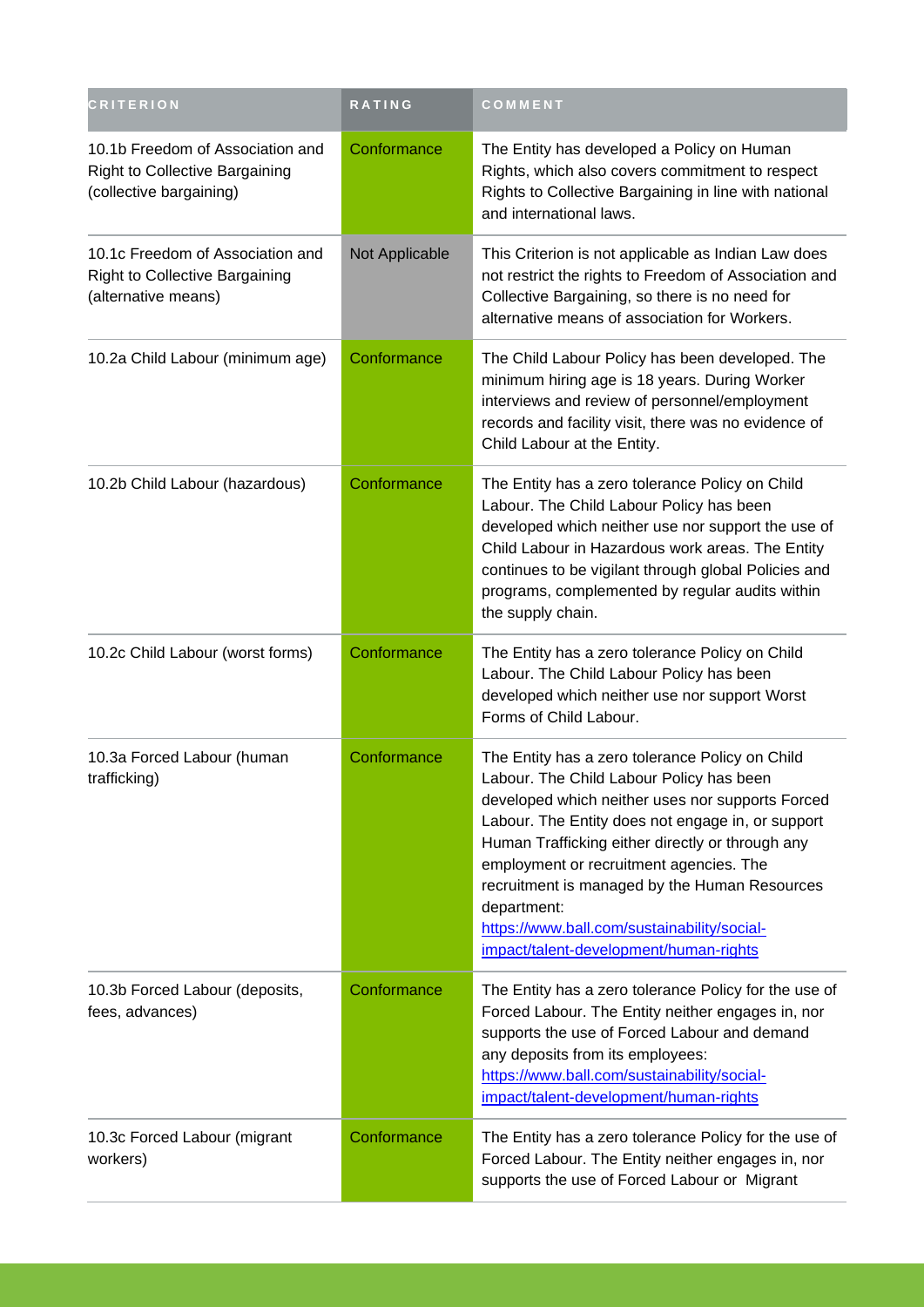| <b>CRITERION</b>                                                                | RATING      | COMMENT                                                                                                                                                                                                                                                                                                                                                                                                                             |
|---------------------------------------------------------------------------------|-------------|-------------------------------------------------------------------------------------------------------------------------------------------------------------------------------------------------------------------------------------------------------------------------------------------------------------------------------------------------------------------------------------------------------------------------------------|
|                                                                                 |             | Labour, or requires security payments or lodge<br>deposits:<br>https://www.ball.com/sustainability/social-<br>impact/talent-development/human-rights                                                                                                                                                                                                                                                                                |
| 10.3d Forced Labour (debt<br>bondage)                                           | Conformance | The Entity has a zero tolerance Policy for the use of<br>Forced Labour. The Entity neither engage in nor<br>support the use of Forced Labour and not practice<br>debt bondage through advance payment:<br>https://www.ball.com/sustainability/social-<br>impact/talent-development/human-rights                                                                                                                                     |
| 10.3e Forced Labour (freedom of<br>movement)                                    | Conformance | The Entity has a zero tolerance Policy for the use of<br>Forced Labour. The Entity neither engages in, nor<br>supports the use of Forced Labour and does not<br>restrict freedom of movement inside the work area.<br>https://www.ball.com/sustainability/social-<br>impact/talent-development/human-rights                                                                                                                         |
| 10.3f Forced Labour (retention of<br>identity papers, permits,<br>certificates) | Conformance | The Entity has a zero tolerance Policy for the use of<br>Forced Labour. The Entity neither engages in, nor<br>supports the use of Forced Labour and does not<br>retain original education/training/identity certificates.<br>This was confirmed during workers interviews:<br>https://www.ball.com/sustainability/social-<br>impact/talent-development/human-rights                                                                 |
| 10.3g Forced Labour (freedom to<br>terminate employment)                        | Conformance | The Entity has a zero tolerance Policy for the use of<br>Forced Labour. The Entity neither engages in, nor<br>supports the use of Forced Labour and allows its<br>employees to terminate their contract with<br>reasonable length of notice as per mutually agreed<br>employment contract. This was confirmed during<br>worker interviews:<br>https://www.ball.com/sustainability/social-<br>impact/talent-development/human-rights |
| 10.4 Non-Discrimination                                                         | Conformance | The Entity has developed a Policy on<br>Discrimination, Harassment and Retaliation:<br>https://www.ball.com/sustainability/social-<br>impact/talent-development/human-rights                                                                                                                                                                                                                                                        |
| 10.5 Communication and<br>engagement                                            | Conformance | The Entity has developed various communication<br>channels, such as through display on notice board<br>and through committees (Workers Committee,<br>Safety Committee, Prevention of Sexual<br>Harassment Committee, Food Committee, Cultural<br>and the Sports Committee).                                                                                                                                                         |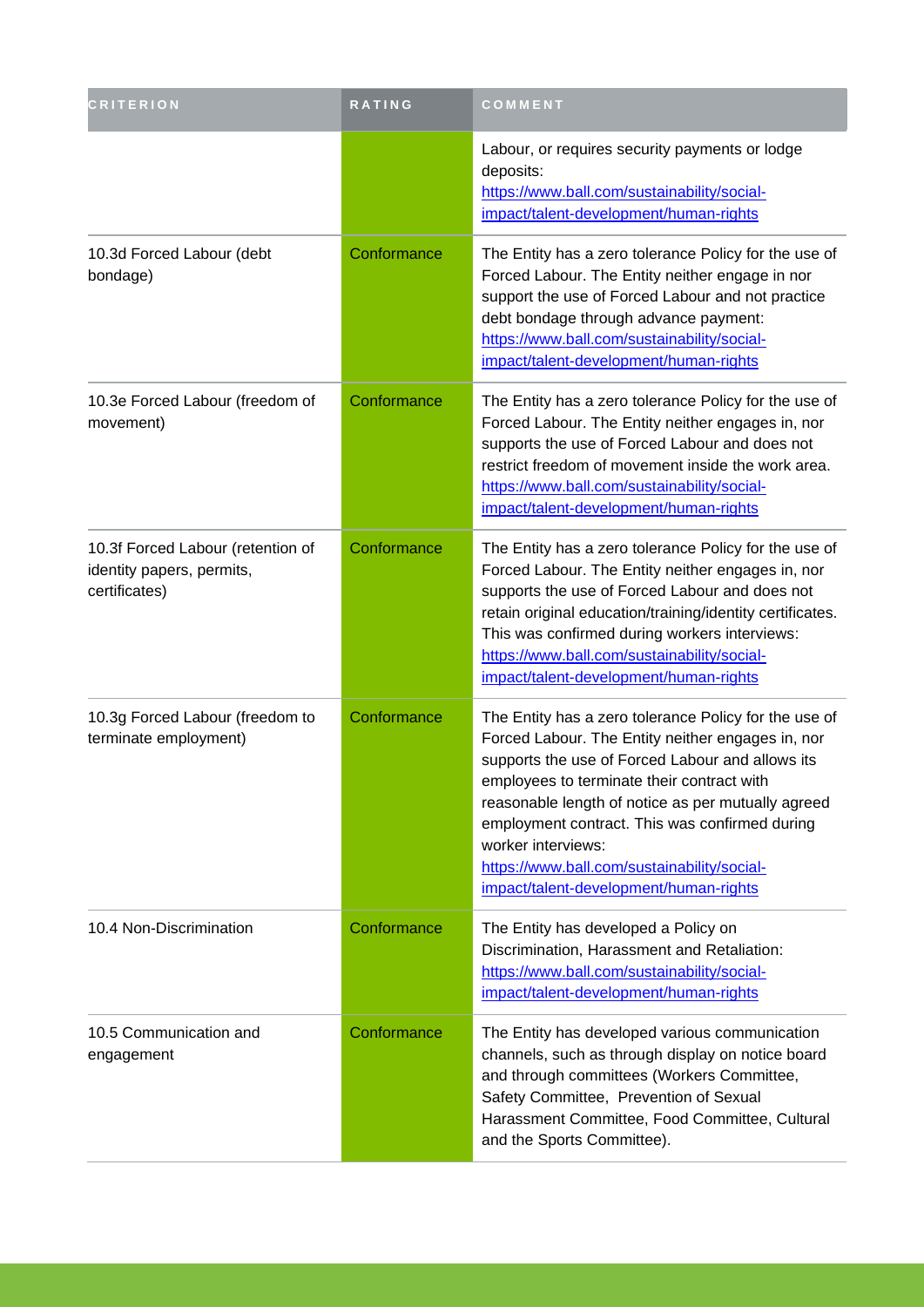| <b>CRITERION</b>                                               | <b>RATING</b> | COMMENT                                                                                                                                                                                                                                                                                                                                                                                                                                                                                                                                          |
|----------------------------------------------------------------|---------------|--------------------------------------------------------------------------------------------------------------------------------------------------------------------------------------------------------------------------------------------------------------------------------------------------------------------------------------------------------------------------------------------------------------------------------------------------------------------------------------------------------------------------------------------------|
| 10.6 Disciplinary practices                                    | Conformance   | The Entity has a written agreement with Trade<br>Unions defining the rules and the definition of<br>disciplinary actions.<br>The global Ball Policy 'Workplace Threats and<br>Violence" provides the procedure on how to deal<br>with anyone who makes substantial threats,<br>exhibits substantial threatening behaviour or<br>engages in violent acts on Ball Corporation<br>property, including unacceptable disciplinary<br>practices by personnel:<br>https://www.ball.com/sustainability/social-<br>impact/talent-development/human-rights |
| 10.7a Remuneration (living wage)                               | Conformance   | The Entity has calculated a living wage following<br>Social Accountability International (SAI)<br>methodology, which covers basic needs of Workers<br>and to provide some discretionary income.                                                                                                                                                                                                                                                                                                                                                  |
| 10.7b Remuneration (method of<br>payment)                      | Conformance   | The Entity pays wages equal or above the legal<br>minimum wage via bank transfer. The wages are<br>paid by the first working day of each month, which<br>is confirmed through workers interview.                                                                                                                                                                                                                                                                                                                                                 |
| 10.8 Working Time                                              | Conformance   | The Entity records in and out time of all its<br>employees. The weekly hours are 48 hours for shift<br>employees, and 40 hours for office staff. There is<br>no overtime in general, but due to exceptional<br>situation like public holidays and running plants,<br>overtime is considered. The working hours were<br>checked for a randomly selected 3 months of the<br>past 12 months.                                                                                                                                                        |
| PRINCIPLE 11 OCCUPATIONAL HEALTH AND SAFETY                    |               |                                                                                                                                                                                                                                                                                                                                                                                                                                                                                                                                                  |
| 11.1a Occupational Health and<br>Safety (OH&S) Policy (policy) | Conformance   | The Entity has developed a Business System<br>Policy which address the Health and Safety, and                                                                                                                                                                                                                                                                                                                                                                                                                                                    |

| 11.1a Occupational Health and<br>Safety (OH&S) Policy (policy)                          | Conformance | The Entity has developed a Business System<br>Policy which address the Health and Safety, and<br>Also Ball has a Global Health and Safety Policy in<br>the Portal:<br>https://www.ball.com/na/vision/sustainability/operati<br>onal-excellence/safety                          |
|-----------------------------------------------------------------------------------------|-------------|--------------------------------------------------------------------------------------------------------------------------------------------------------------------------------------------------------------------------------------------------------------------------------|
| 11.1b Occupational Health and<br>Safety (OH&S) Policy (workers and<br>visitors)         | Conformance | The Entity has developed a Business System<br>Policy which address the Health and Safety for all<br>employees and visitors present in any area or<br>activities under the Entity's control:<br>https://www.ball.com/na/vision/sustainability/operati<br>onal-excellence/safety |
| 11.1c Occupational Health and<br>Safety (OH&S) Policy (applicable<br>law and standards) | Conformance | The Entity has developed a Business System<br>Policy which address the Health and Safety and<br>references a management commitment to comply                                                                                                                                   |